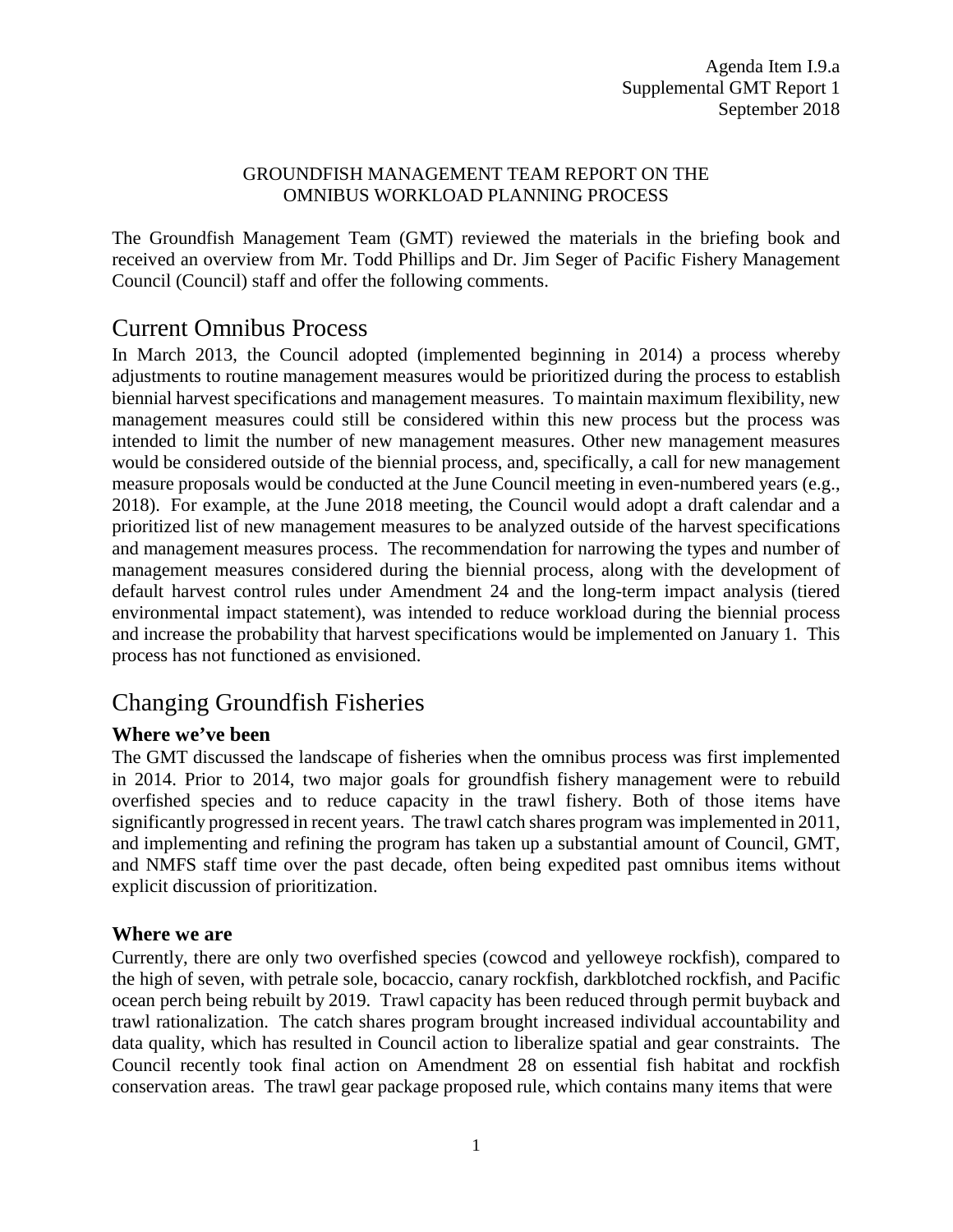on previous omnibus lists, was published on Friday, September 7, with the final rule expected to be in place by January 1, 2019. Once the trawl gear package and Amendment 28 regulations are implemented (likely on January 1, 2020 for Amendment 28), the West Coast commercial trawl fisheries will be dramatically different than in 2014.

As discussed extensively in Appendix B of the 2019–2020 harvest specifications [\(Agenda Item](https://www.pcouncil.org/wp-content/uploads/2018/05/E4_Att5_App_B_YE_June2018BB.pdf)  [E.4. Attachment 5, June 2018\)](https://www.pcouncil.org/wp-content/uploads/2018/05/E4_Att5_App_B_YE_June2018BB.pdf), both commercial and recreational sectors coastwide are increasingly turning to groundfish in an era of declining opportunities for salmon and tuna. This has put increasing pressure on groundfish fisheries still constrained by overfished species rebuilding-period constraints. Highly utilized target species, particularly sablefish, continue to be a source of conflict among different sectors and user groups. Consolidation from capacity reduction measures and general demographic trends continues to impact remote coastal communities, particularly in California and Washington. Meanwhile, many commercially viable groundfish stocks are underutilized.

### **Where we're going**

Given the major changes in the groundfish fishery since the 2000 strategic plan, the GMT believes the Council may wish to update their goals for the groundfish fishery, since reducing capacity and rebuilding species have mostly been accomplished. While not rebuilt, both cowcod and yelloweye rockfish are making steady progress toward being rebuilt, which allows some additional opportunity for targeting co-occurring species. The proposed yelloweye rockfish annual catch limit (ACL) for 2019–2020 would provide most sectors twice as much yelloweye rockfish as in each of the preceding three biennial cycles. Subject to finalization of the current proposed rule for the harvest specifications, access to those additional yelloweye rockfish may render moot some management measures considered when yelloweye rockfish was much more limiting (e.g., 50 fathom depth restriction for Washington and Oregon recreational fisheries). Instead, the Council could begin to consider measures that provide expanded opportunities to recreational and nontrawl fisheries.

Identifying short- and long-term goals for the groundfish fishery going forward will be critical in determining how to proceed with prioritizing new management measures, including the omnibus process. Some goals that the GMT discussed were: increasing attainment of stocks and the overall value of the fishery, reducing user conflicts, and mitigating Endangered Species Act (ESA) concerns (e.g., salmon, eulachon, and humpback whales).

### Future Workload Prioritization

The GMT feels that improving the prioritization of groundfish items and the omnibus process as a whole is essential to successfully managing the groundfish fishery. The GMT had a lengthy discussion about strengths and weaknesses of the current omnibus process, and brainstormed possible ways to refine or improve the actual process. The prioritization exercise allows an opportunity for new ideas to be brought to the table that might not be appropriate for inclusion in harvest specifications. With the extensive work on the trawl catch shares program, follow-on actions, and other packages that benefit the trawl sector outside of the harvest specifications process, the omnibus provides an avenue to prioritize recreational and commercial non-trawl measures. However, a weakness of the current process is that prioritization only happens every other year and is not responsive to emergent fishery needs, changes in the fishery, or unscheduled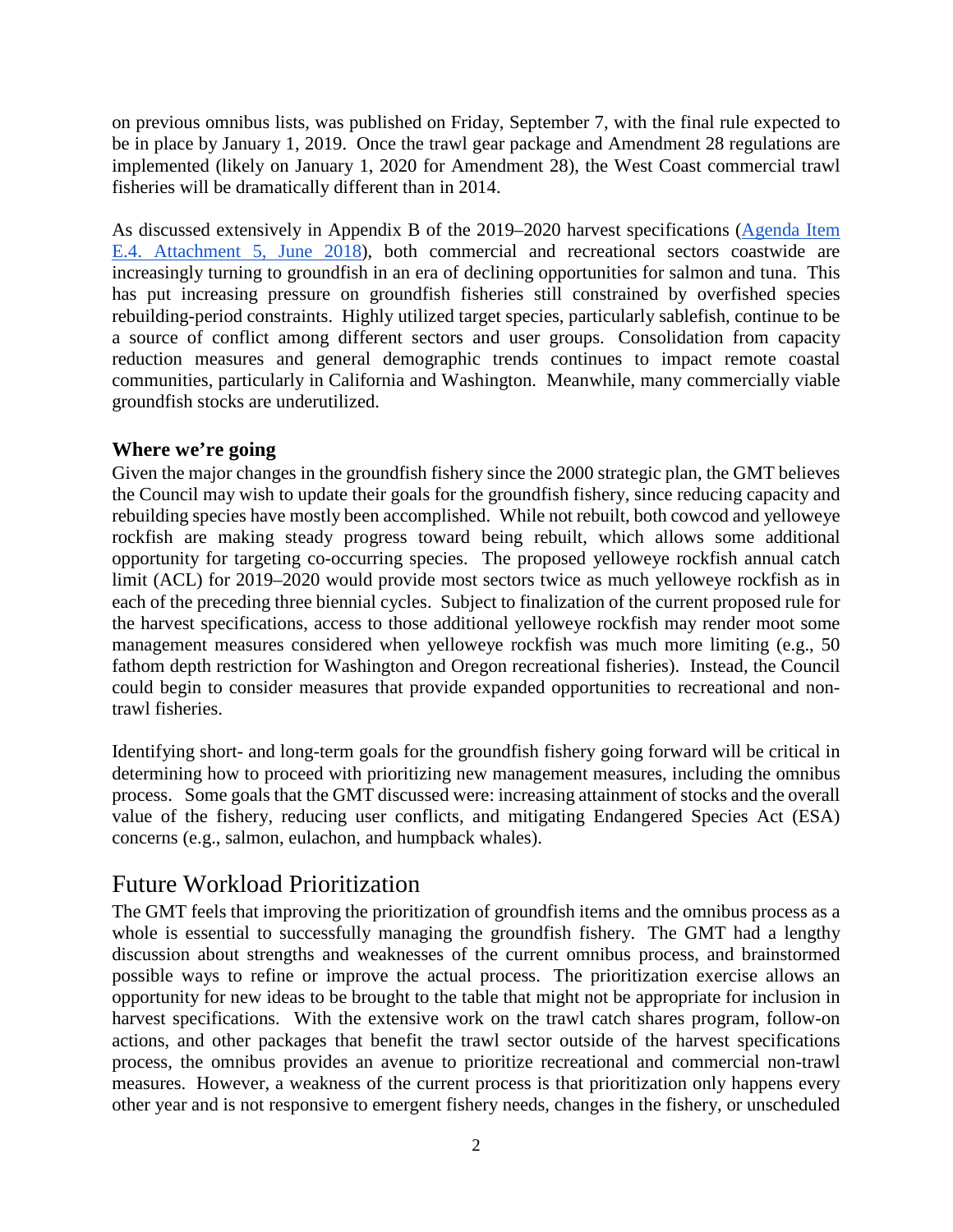disruptions (e.g., lawsuits or staff shortages). This can create a situation in which some ideas "jump the line", either as new management measures outside the intended scope for inclusion in harvest specifications, or those slated for separate agenda time ahead of previously-prioritized omnibus items (such as Amendment 21-3). When this happens, other previously prioritized actions are often put on hold. The list then becomes stale over the two years, and items continue to sit that may no longer be needed or may no longer be the best solution to the problem. Yet, these measures are still considered every two years, adding to discussion and workload.

To keep the list more relevant to current and emerging issues, **the GMT recommends having a dedicated time at each March meeting for groundfish advisory bodies to review the prior year's and upcoming years' fishery status.** Additionally, the GMT suggests renaming this regular check-in exercise "Groundfish Workload Prioritization". The Council could then update the list, delete unneeded actions and those that are in progress, and allow for stakeholder input on new additions. This review would be coupled with an update from NMFS and Council staff on accomplishments from the previous year, previously identified priorities for the current fishing year, and staff availability.

In addition to a yearly review to "clean up" the list, the GMT discussed how the process may be better served if the Council has check-ins on groundfish workload and priorities at every Council meeting. While the workload planning agenda item typically considers all of the Council's fisheries issues and other items, the GMT believes that it would be beneficial to have a dedicated time at each meeting to strictly look at the groundfish workload, determine what staff time is available, and deduce how current priorities align with new, emerging issues.

At the time of the "Groundfish Workload Prioritization", the Council could consider the regularly updated and relevant list, select any priorities (given the workload allowances for GMT, Council and NMFS staff), and potentially select an item for scoping. If a new item (e.g., mothership (MS) processing limit) or an item that has been occurring through an outside group (e.g., SAMTAAC) is brought forward under this routine item, then the Council would need to prioritize that item compared to another item that had been previously identified as a priority and slated for consideration at a future meeting. New ideas introduced would ideally have some level of initial analysis and workload/impact cost-benefit consideration.

**The GMT recommends the Council delay the "Groundfish Workload Prioritization" to the March 2019 meeting so that we have time during our overwinter work period to develop the process and provide more details on each of the current items under consideration.** Given the items scheduled or slated for November 2018, the GMT feels that there is not adequate time between now and the November meeting to develop the necessary background analysis for the Council to prioritize any item off the list. In March 2019, the Council could review the updated list, along with the currently scheduled items for which the Council has not yet selected their preferred preliminary alternative (e.g., sablefish allocation, cowcod conservation area (CCA) changes, and ACL management), and potentially select up to three total priority items (depending on their complexity) from the groundfish workload priority list and the Council's year-at-a-glance for final action late in 2019.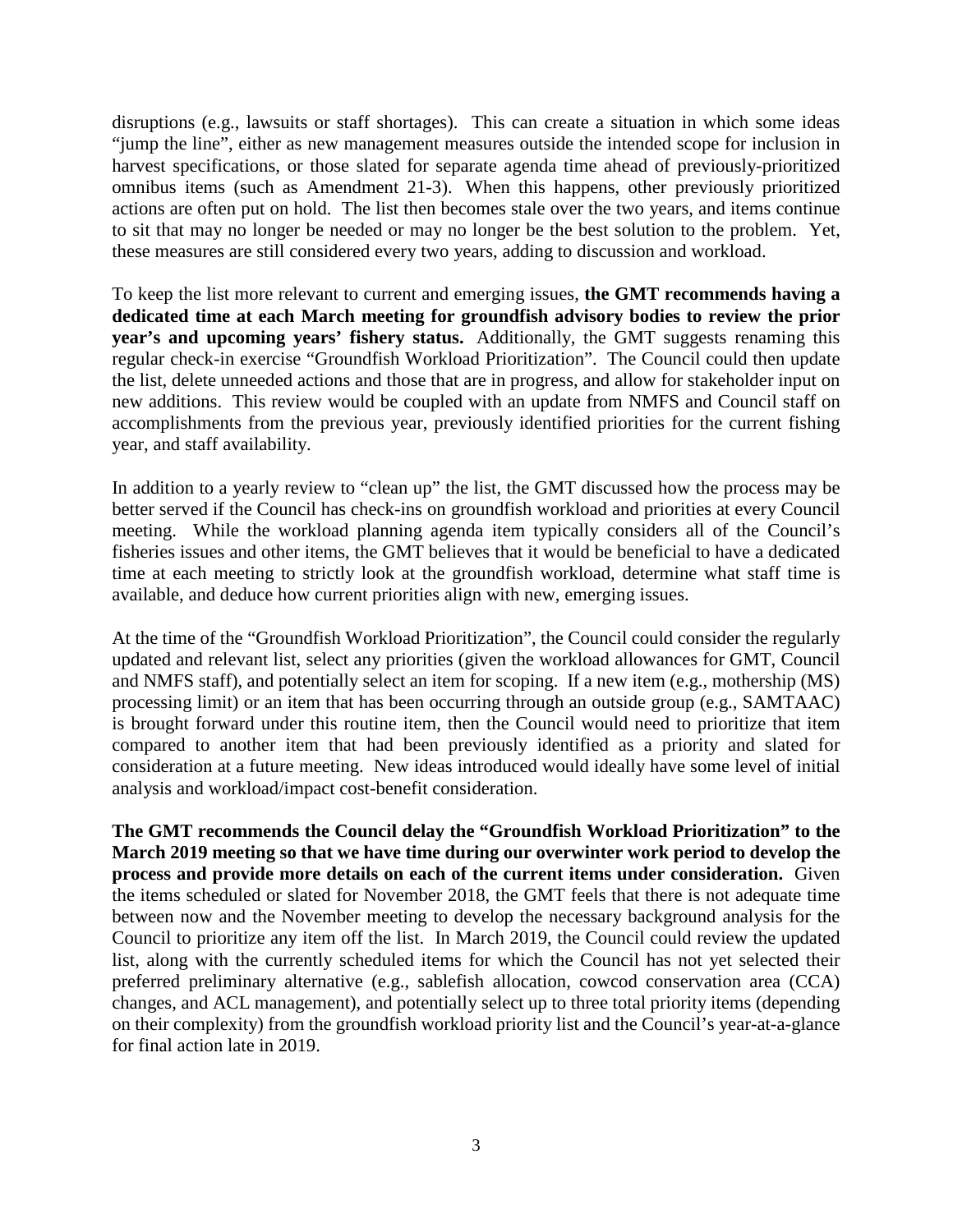# Clean-Up of Groundfish Items List

The GMT also reviewed the items on the Groundfish Workload Priorities list (Agenda Item I.9., [Attachment 2\)](https://www.pcouncil.org/wp-content/uploads/2018/08/I9_Att2_GFworkload_Apr_2018_SEPT2018BB.pdf), and attempted to update the list (Attachment 1). As described above, the GMT believes that this type of "clean up" should be conducted more regularly within the revised prioritization process as it provides a more accurate picture of the current needs of the West Coast groundfish fisheries. Some items on the list are no longer needed, or have waning support, and can therefore be deleted from the list. Some items are also in process as part of other rulemaking processes that no longer need to be included on the list (Attachment 1). The list of remaining items, a much shorter list, is a better representation of what still needs to be considered and potentially prioritized in November if the Council continues with the omnibus prioritization agenda item as scheduled.

### **Remaining Items**

After the exercise above, the following items remain on the list. These items have not been prioritized, as this agenda item is to discuss the overall prioritization process, this clean-up is intended to help with the process discussions.

| 2016<br>Item# | <b>Sector</b>        | <b>Short Title</b>                                                            | Category                       | Rec.<br>keep by |
|---------------|----------------------|-------------------------------------------------------------------------------|--------------------------------|-----------------|
| $\mathbf{1}$  | Trawl, Non-<br>Trawl | Clarify Catch Accounting Rules for<br>Amendment 21                            | <b>Catch Accounting</b>        | GMT,<br>GAP     |
| 52            | Non-trawl            | <b>ESA</b> Seabird                                                            | <b>ESA</b>                     | GMT,<br>GAP     |
| 53            | IFQ, Non-trawl       | Non-Trawl RCA Modifications (this is<br>a name change from the previous list) | Area Management                | GMT,<br>GAP     |
| 56            | Trawl IFQ,<br>MS, CP | Revise Length of Time Required for<br>the Trawl Fleet to Retain Records       | Recordkeeping and<br>Reporting | GMT,<br>GAP     |
| 58            | <b>Trawl IFQ</b>     | Remove Certain Midwater Area-<br><b>Management Restrictions</b>               | Area Management                | GMT,<br>GAP     |
| 61            | Trawl IFQ            | Carryover when Management Units<br>Change                                     | <b>Catch Accounting</b>        | GMT,<br>GAP     |
| 69            | Recreational         | <b>Discard Mortality Rates</b>                                                | <b>Catch Accounting</b>        | GMT,<br>GAP     |
| 48            | Recreational         | 60 Mile Bank RCA Lines                                                        | Area Management                | <b>GAP</b>      |
| 65            | MS/CP                | Eliminate the Prohibition of At-Sea<br>Processing south of 42                 | Area Management                | <b>GAP</b>      |
| 68            | Non-trawl            | Retain Halibut in the Sablefish fishery<br>South of Point Chehalis            | <b>Bycatch</b>                 | <b>GAP</b>      |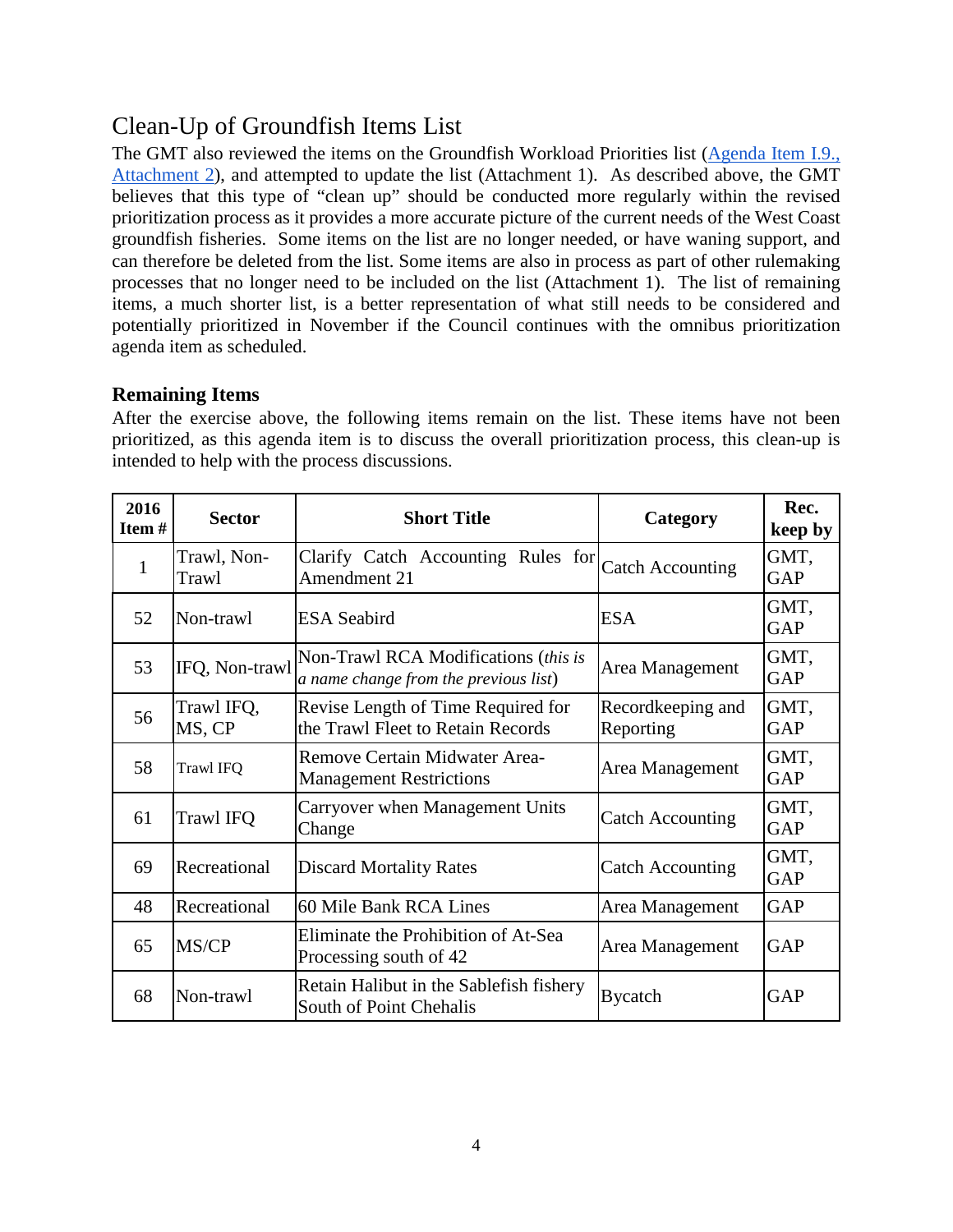### **Newly Identified Items**

The following items have previously been identified through other processes as new groundfish priority actions:

| <b>Sector</b> | <b>Short Title</b>                                                          | Category                  |
|---------------|-----------------------------------------------------------------------------|---------------------------|
| <b>IFQ</b>    | Gear Switching and Trawl Sablefish Area Management                          | Allocation                |
| All           | <b>Flexibility in ACL Management Response</b>                               | Harvest<br>Specifications |
| <b>IFQ</b>    | Aggregate Non-whiting QS Control Limits and Individual<br>Species Weighting | Accumulation<br>Limits    |
| Non-<br>trawl | <b>CCA</b> revisions                                                        | Area Management           |
| <b>MS</b>     | Processing limits/processor class permit changes                            | Accumulation<br>Limits    |
| All           | ESA salmon                                                                  | <b>ESA</b>                |

#### **GMT Recommends:**

- **Having a dedicated time at each March meeting for groundfish advisory bodies to review the prior year's and upcoming years' fishery status.**
- **The Council delay the "Groundfish Workload Prioritization" to the March 2019 meeting so that we have time during our overwinter work period to develop the process and provide more details on each of the current items under consideration.**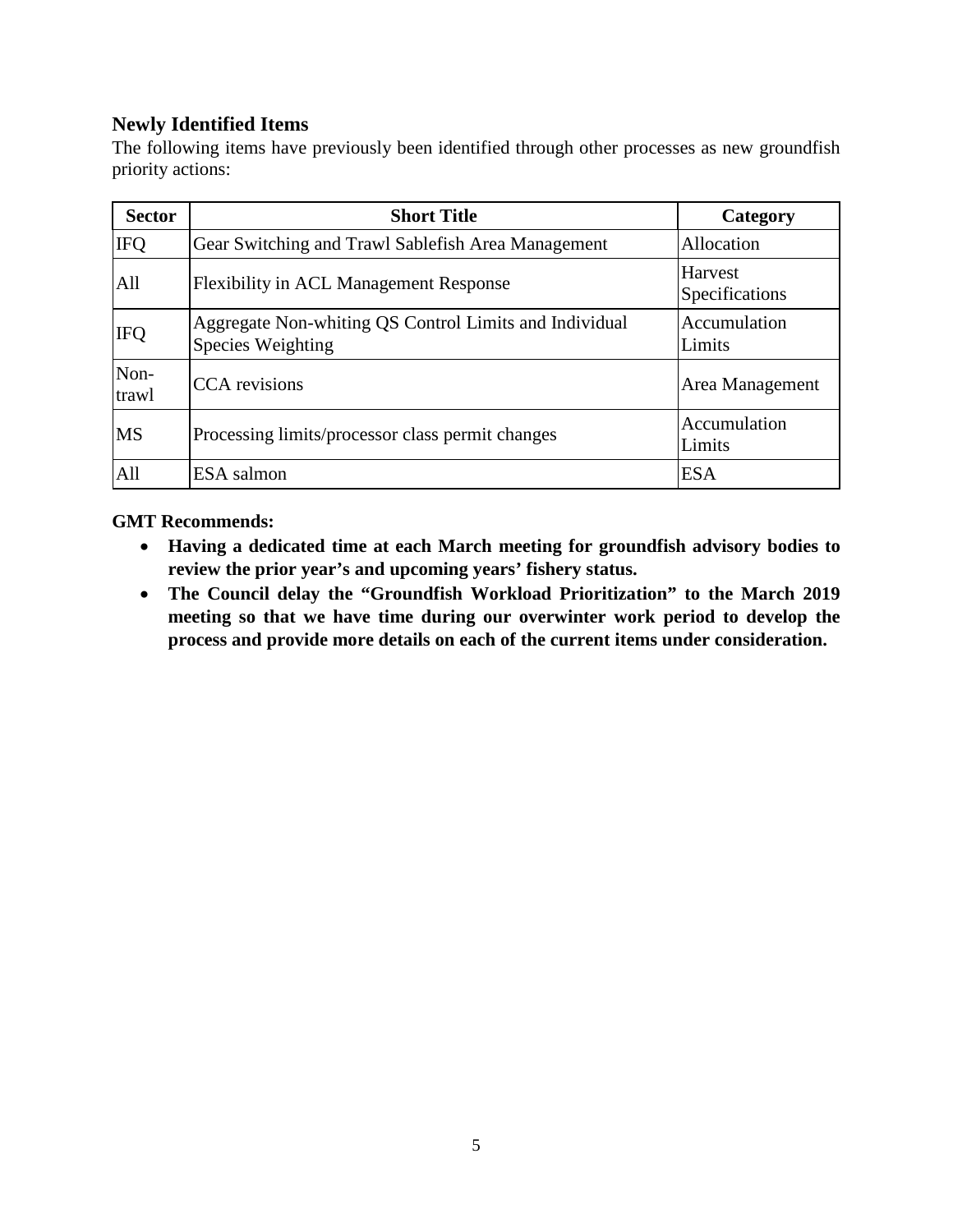# Attachment 1. Groundfish Priority List with preliminary GMT and GAP recommendations (still needed or not).

| 2016#        | <b>Sector</b>                     | <b>Short Title</b>                                                                                                                                                                                                                                                                                                         | <b>GMT</b><br><b>Notes</b> | <b>GAP</b><br><b>Notes</b> |
|--------------|-----------------------------------|----------------------------------------------------------------------------------------------------------------------------------------------------------------------------------------------------------------------------------------------------------------------------------------------------------------------------|----------------------------|----------------------------|
| $\mathbf{1}$ | Trawl, Non-Trawl                  | Clarify Catch Accounting Rules for Amendment 21                                                                                                                                                                                                                                                                            | Keep                       | Keep                       |
| 2            | Trawl, Non-Trawl                  | Phase 1 Sablefish Rule: Joint Registration and Prohibition of Processing IFQ Sablefish At-Sea,<br>Revise Limited Entry Fixed Gear Permit Control Rule, Require E-Tickets for Sablefish<br>Landings, Sablefish North of 36 Degrees - Allocation Correction, Fishery Declaration<br>Enhancements                             | Done                       |                            |
| 3            | Trawl, Non-Trawl                  | Amendment 26 Blackgill Rockfish Trawl and Non-Trawl Allocations                                                                                                                                                                                                                                                            | In<br>Progress             |                            |
| 4            | Trawl, Non-Trawl                  | Vessel Movement Monitoring: Monitoring Restricted Areas with VMS, Fishery Declaration<br>Enhancements, Movement of IFQ Fish Pot Gear Across Management Lines                                                                                                                                                               | In<br>Progress             |                            |
| 5            | Trawl                             | <b>Cost Recovery Corrections</b>                                                                                                                                                                                                                                                                                           | Done                       |                            |
| 6            | Trawl IFQ, MS                     | Electronic Monitoring Exempted Fishing Permits (ongoing though 2018)                                                                                                                                                                                                                                                       | In<br>Progress             |                            |
| 7            | Trawl IFQ, MS                     | Electronic Monitoring Regulations for Whiting and Fixed Gear                                                                                                                                                                                                                                                               | In<br>Progress             |                            |
| 8            | Trawl IFQ, MS                     | Pacific Dawn Lawsuit Appeal to 9th Circuit Court (Whiting Allocation)                                                                                                                                                                                                                                                      | Done                       |                            |
| 9            | <b>Trawl CP</b>                   | Glacier Fish Co Lawsuit Appeal to 9th Circuit Court (Cost Recovery); and Glacier Fish Co<br>Lawsuit in District Court (2016 Fee Percentage).                                                                                                                                                                               | Done                       |                            |
| 10           | <b>Trawl IFQ</b>                  | Pacific Choice Lawsuit (Divestiture)                                                                                                                                                                                                                                                                                       | In<br>Progress             |                            |
| 11           | <b>Trawl IFQ</b>                  | Update eTicket for Web-based Submissions (deeming completed as part of the Phase I<br>sablefish rule)                                                                                                                                                                                                                      | Done                       |                            |
| 12           | <b>Trawl IFO</b>                  | Widow Rockfish QS Reallocation and Divestiture Deadlines                                                                                                                                                                                                                                                                   | Done                       |                            |
| 13           | <b>Trawl IFQ</b>                  | Trawl Gear Changes: Carrying and Using Multiple Trawl Gears on a Single Trip, Eliminating<br>Minimum Mesh Size, Eliminating Chafing Gear Restrictions, Eliminating Codend Restrictions,<br>Allowing a New Haul to be Brought Onboard Prior to Stowing a Previous Haul, Changing<br><b>SFFT Definition and Restrictions</b> | In<br>Progress             |                            |
| 14           | LEFG, OA                          | Logbooks for Fixed Gear                                                                                                                                                                                                                                                                                                    | In<br>Progress             |                            |
| 15           | Recreational                      | Mid-water Sport Fishery in OR                                                                                                                                                                                                                                                                                              | Done                       |                            |
| 16           | Tribal, Trawl, Non-<br>Trawl, Rec | 2017-2018 Harvest Specifications and Management Measures4, including New Management<br>Measures5 and Amendment 27 (June 2016)                                                                                                                                                                                              | Done                       |                            |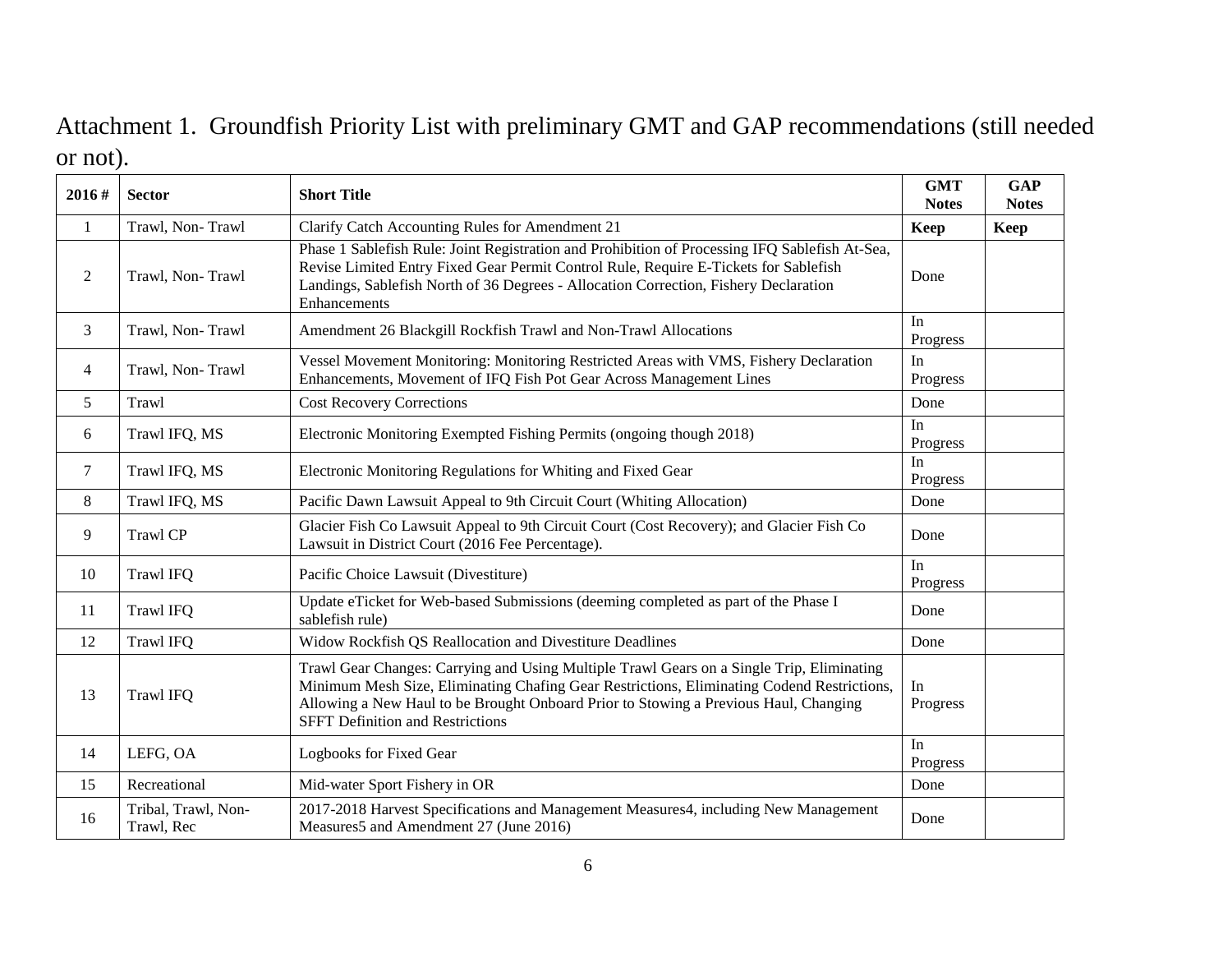| 2016# | <b>Sector</b>                     | <b>Short Title</b>                                                                                                     | <b>GMT</b><br><b>Notes</b> | <b>GAP</b><br><b>Notes</b> |
|-------|-----------------------------------|------------------------------------------------------------------------------------------------------------------------|----------------------------|----------------------------|
| 17    | Tribal, Trawl, Non-<br>Trawl, Rec | Adopt Final Stock Assessment Plan and TOR for 2017 (June 2016)                                                         | Done                       |                            |
| 18    | Tribal, Trawl, Non-<br>Trawl, Rec | 2017 Pacific Halibut Catch Sharing Plan (June, Sept, and Nov 2016)                                                     | Done                       |                            |
| 19    | Tribal, Trawl, Non-<br>Trawl, Rec | Stock Assessment Methods Review Topic Selection (Sept, Nov 2016)                                                       | Done                       |                            |
| 20    | Tribal, Trawl, Non-<br>Trawl, Rec | Salmon ESA Consultation (Sept, Nov 2016)                                                                               | Done                       |                            |
| 21    | Tribal, Trawl, Non-<br>Trawl, Rec | Fishery Ecosystem Plan Indicators Initiative (Sept 2016, Mar 2017)                                                     | Done                       |                            |
| 22    | Tribal, Trawl, Non-<br>Trawl, Rec | Sablefish Ecosystem Indicators (Sept 2016)                                                                             | Done                       |                            |
| 23    | Tribal, Trawl, Non-<br>Trawl, Rec | Bmsy Stock Productivity, Historical Catch Reconstruction Workshop Report (Mar 2017)                                    | Done                       |                            |
| 24    | Tribal, Trawl, Non-<br>Trawl, Rec | Fishery Ecosystem Plan Identify New Indicators (Mar 2017)                                                              | Done                       |                            |
| 25    | Tribal, Trawl, Non-<br>Trawl, Rec | California Current Ecosystem Report (Mar 2017)                                                                         | Done                       |                            |
| 26    | Tribal, Trawl, Non-<br>Trawl, Rec | Endangered Species Workgroup Report (Apr 2017)                                                                         | Done                       |                            |
| 27    | Tribal, Trawl, Non-<br>Trawl, Rec | Inseason Management (June 2016 and beyond, excluding Mar 2017)                                                         | In<br>Progress             |                            |
| 28    | Tribal, Trawl, Non-<br>Trawl, Rec | Pacific Whiting Harvest Specifications and Set-Asides (Apr 2017)                                                       | Done                       |                            |
| 29    | Tribal, Trawl, Non-<br>trawl, Rec | Stock Assessments for 2019-2020 Biennium (June 2017)                                                                   | In<br>Progress             |                            |
| 30    | Tribal, Trawl, Non-<br>Trawl, Rec | Start of the Process to Establish 2019-2020 Specifications and Regulations (June 2017)                                 | Done                       |                            |
| 31    | Trawl                             | Trawl Gear Regulation Changes – Fishing in Multiple Management Areas on the Same Trip<br>(June 2016)                   | In<br>Progress             |                            |
| 32    | Trawl                             | Essential Fish Habitat and Rockfish Conservation Area Adjustments (Sept 2016, Mar 2017)                                | In<br>Progress             |                            |
| 33    | Trawl                             | Amendment 21 Allocation Revisions for POP and DRK, Set-Asides (June, Sept 2016)                                        | Done                       |                            |
| 34    | Trawl                             | Five Year Trawl Catch Share Review Including Scoping for Intersector Allocation Review<br>(Sept, Nov 2016 & June 2017) | Done                       |                            |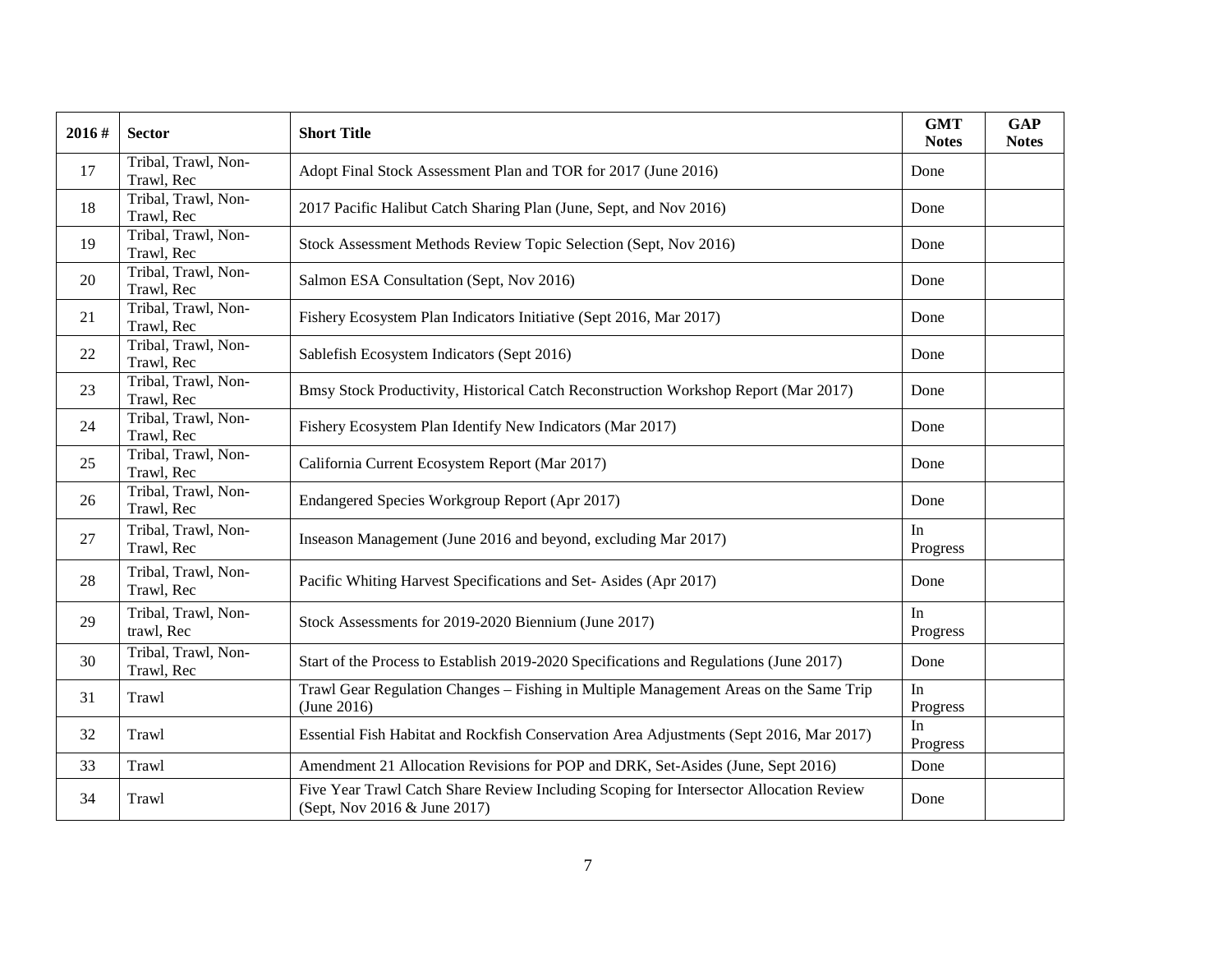| 2016# | <b>Sector</b>                     | <b>Short Title</b>                                                             | <b>GMT</b><br><b>Notes</b> | <b>GAP</b><br><b>Notes</b> |
|-------|-----------------------------------|--------------------------------------------------------------------------------|----------------------------|----------------------------|
| 35    | Trawl                             | Trawl Cost Recovery Report (Apr 2017)                                          | Done                       |                            |
| 36    | <b>Trawl IFQ</b>                  | EM Bottom and Non-Whiting Midwater Trawl EFP Update and Confirm FPA (Nov 2016) | In<br>Progress             |                            |
| 37    | Non-Trawl, Rec                    | Nearshore Species Management (Mar 2017)                                        | Delete                     |                            |
| 38    | LE FG                             | LE Fixed Gear Sablefish - Phase 2 (Sept 2016, Apr 2017)                        | Delete                     |                            |
| 39    | LE FG                             | 2017 Incidental Regulations for Pacific Halibut (Mar and Apr 2017)             | Done                       |                            |
| 40    | <b>Trawl IFQ</b>                  | QS/QP Control Rule - Safe Harbor for Risk Pools - post 5-year review           | Delete                     |                            |
| 41    | <b>Trawl IFQ</b>                  | Resolve Long-term Whiting Surplus Carryover Provision - post 5-year review     | Delete                     |                            |
| 42    | <b>Trawl IFQ</b>                  | Develop Criteria for Distributing Adaptive Management Program QP               | Delete                     |                            |
| 43    | Tribal, Trawl, Non-<br>Trawl, Rec | Rebuilding Revision Rules (signal vs. noise)                                   | Delete                     |                            |
| 44    | Tribal, Trawl, Non-<br>Trawl, Rec | Further Consideration for Reorganizing Stock Complexes                         | Delete                     |                            |
| 45    | Tribal, Trawl, Non-<br>Trawl, Rec | Ecosystem Port Sampling White Paper                                            | Delete                     |                            |
| 46    | Tribal, Trawl, Non-<br>Trawl, Rec | Further Consideration for Ecosystem Component Species                          | Delete                     |                            |
| 47    | Tribal, Trawl, Non-<br>Trawl, Rec | Analysis of a Multi-Year Average Catch Policy                                  | Delete                     |                            |
| 48    | Trawl, Non-Trawl, Rec             | Create 60-Mile Bank RCA Lines                                                  | Keep                       | Keep                       |
| 49    | Trawl, Non-Trawl                  | Groundfish Conservation Areas for Rougheye Rockfish                            | Delete                     |                            |
| 50    | Trawl, Non-Trawl                  | New Dressed to Round Conversion Factors for Sablefish                          | Delete                     |                            |
| 51    | Trawl, Non-Trawl (LE)             | <b>Eliminate Permit Size Endorsements</b>                                      | Delete                     |                            |
| 52    |                                   | <b>ESA</b> Seabird                                                             | Keep                       | Keep                       |
| 53    | Trawl, Non-Trawl                  | Move the Seaward Non-Trawl RCA Line Closer to Shore for Pot Vessels            | <b>Keep</b>                | <b>Keep</b>                |
| 54    | Trawl IFQ, MS, CP                 | Allow Between Sector Transfer of Unneeded Overfished Species                   | Delete                     |                            |
| 55    | Trawl IFQ, MS                     | Allow Between Sector Transfer of Rockfish from IFQ to MS                       | Delete                     |                            |
| 56    | Trawl IFQ, MS, CP                 | Revise Length of Time Required for the Trawl Fleet to Retain Records           | Keep                       | <b>Keep</b>                |
| 57    | Trawl IFQ, MS, CP                 | Year Round Whiting Season and Other Season Date Modifications                  | Delete                     |                            |